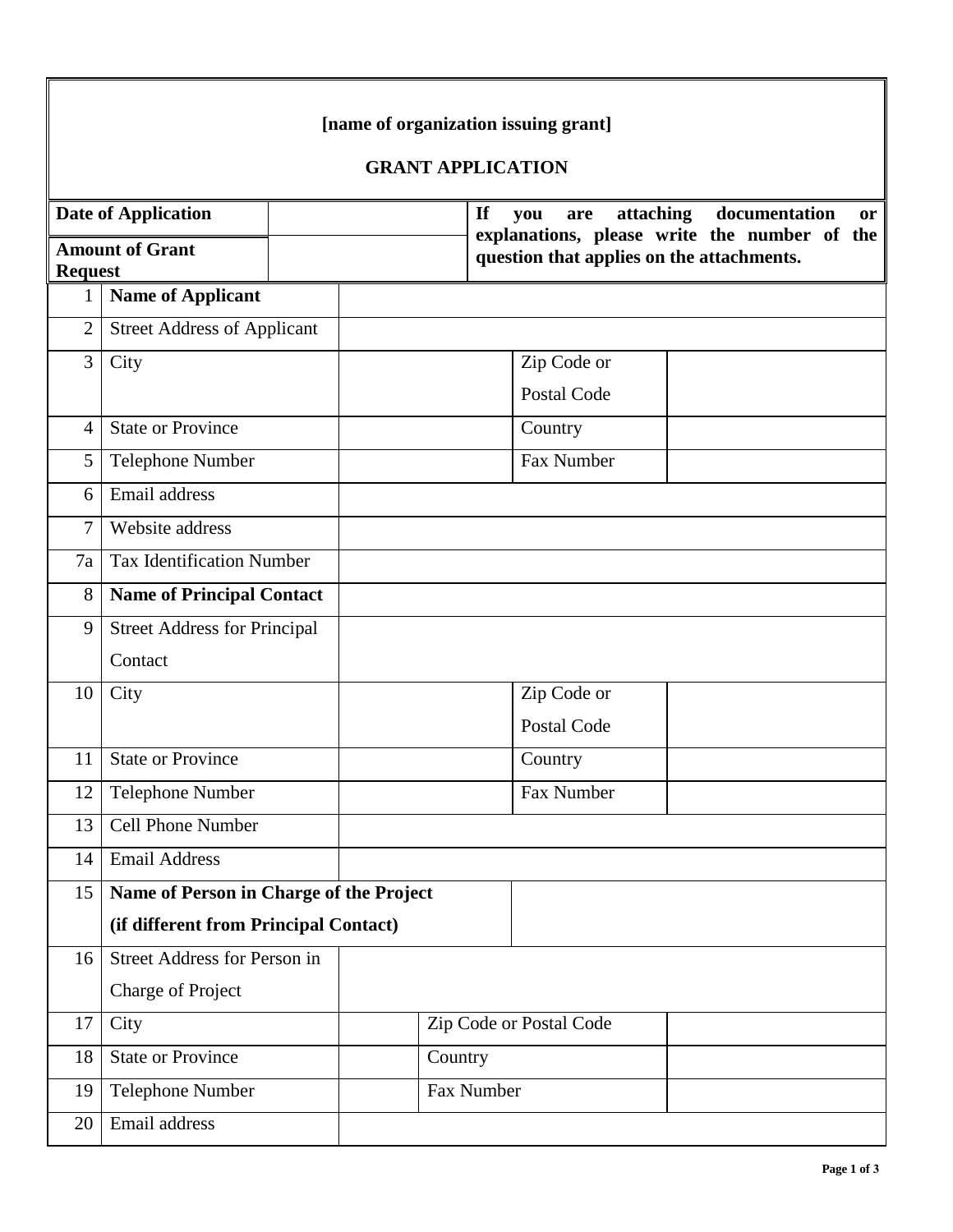| 21 | Are you a non-profit                                                                                                                                                                        | <b>Yes</b> | N <sub>0</sub>        | If NO, you are not eligible to apply for a                                                 |  |  |  |  |
|----|---------------------------------------------------------------------------------------------------------------------------------------------------------------------------------------------|------------|-----------------------|--------------------------------------------------------------------------------------------|--|--|--|--|
|    | charitable organization?                                                                                                                                                                    |            |                       | grant.                                                                                     |  |  |  |  |
| 22 | Do you have documentation                                                                                                                                                                   | Yes        | N <sub>0</sub>        | If YES, please attach copies<br>of<br>the                                                  |  |  |  |  |
|    | that shows your non-profit                                                                                                                                                                  |            |                       | documentation (for example, organizational                                                 |  |  |  |  |
|    | status?                                                                                                                                                                                     |            |                       | charter, by-laws, government registrations).                                               |  |  |  |  |
| 23 | Are you affiliated with any                                                                                                                                                                 | Yes        | N <sub>0</sub>        | If YES, please describe the nature of your                                                 |  |  |  |  |
|    | other organization (profit or                                                                                                                                                               |            |                       | affiliation or attach documents that explain the                                           |  |  |  |  |
|    | non-profit)?                                                                                                                                                                                |            |                       | affiliation. Please provide an organizational                                              |  |  |  |  |
|    |                                                                                                                                                                                             |            |                       | chart depicting affiliation.                                                               |  |  |  |  |
| 24 | Do you have financial statements that are reviewed by independent                                                                                                                           |            | N <sub>0</sub><br>Yes |                                                                                            |  |  |  |  |
|    | qualified people or entities who are not connected to your organization?                                                                                                                    |            |                       |                                                                                            |  |  |  |  |
| 26 | Describe the project you want                                                                                                                                                               |            |                       | to support. Be as specific as possible.                                                    |  |  |  |  |
|    | Be sure to tell us about your goals, the need that will be met, and the personnel involved. Attach<br>any relevant literature such as brochures, advertisements, solicitation letters, etc. |            |                       |                                                                                            |  |  |  |  |
| 27 | <b>Identify Project Purpose</b>                                                                                                                                                             |            |                       |                                                                                            |  |  |  |  |
| 28 | Describe the Need for the Project.                                                                                                                                                          |            |                       |                                                                                            |  |  |  |  |
|    | Include a brief description of the                                                                                                                                                          |            |                       |                                                                                            |  |  |  |  |
|    | targeted geographic region with a                                                                                                                                                           |            |                       |                                                                                            |  |  |  |  |
|    | profile of the population to be served.                                                                                                                                                     |            |                       |                                                                                            |  |  |  |  |
| 29 | Identify the overall project goal.                                                                                                                                                          |            |                       |                                                                                            |  |  |  |  |
| 30 |                                                                                                                                                                                             |            |                       | List each project objective below and provide the requested information. You may have only |  |  |  |  |
|    | one or more than one objective; do not consider the number of spaces on this form to be a<br>required number. If you have more objectives than there are spaces below, provide              |            |                       |                                                                                            |  |  |  |  |
|    | attachments using the same format.                                                                                                                                                          |            |                       |                                                                                            |  |  |  |  |
| 31 | Identify Project Objective in                                                                                                                                                               |            |                       |                                                                                            |  |  |  |  |
|    | measurable terms, including number of                                                                                                                                                       |            |                       |                                                                                            |  |  |  |  |
|    | children served and the expected                                                                                                                                                            |            |                       |                                                                                            |  |  |  |  |
|    | timeline. Describe the work activities                                                                                                                                                      |            |                       |                                                                                            |  |  |  |  |
|    | needed to achieve the objective,                                                                                                                                                            |            |                       |                                                                                            |  |  |  |  |
|    | including the personnel involved.                                                                                                                                                           |            |                       |                                                                                            |  |  |  |  |
| 32 | Identify Project Objective in                                                                                                                                                               |            |                       |                                                                                            |  |  |  |  |
|    | measurable terms, including number of                                                                                                                                                       |            |                       |                                                                                            |  |  |  |  |
|    | children served and the expected                                                                                                                                                            |            |                       |                                                                                            |  |  |  |  |
|    | timeline. Describe the work activities                                                                                                                                                      |            |                       |                                                                                            |  |  |  |  |
|    | needed to achieve the objective,                                                                                                                                                            |            |                       |                                                                                            |  |  |  |  |
|    | including the personnel involved.                                                                                                                                                           |            |                       |                                                                                            |  |  |  |  |